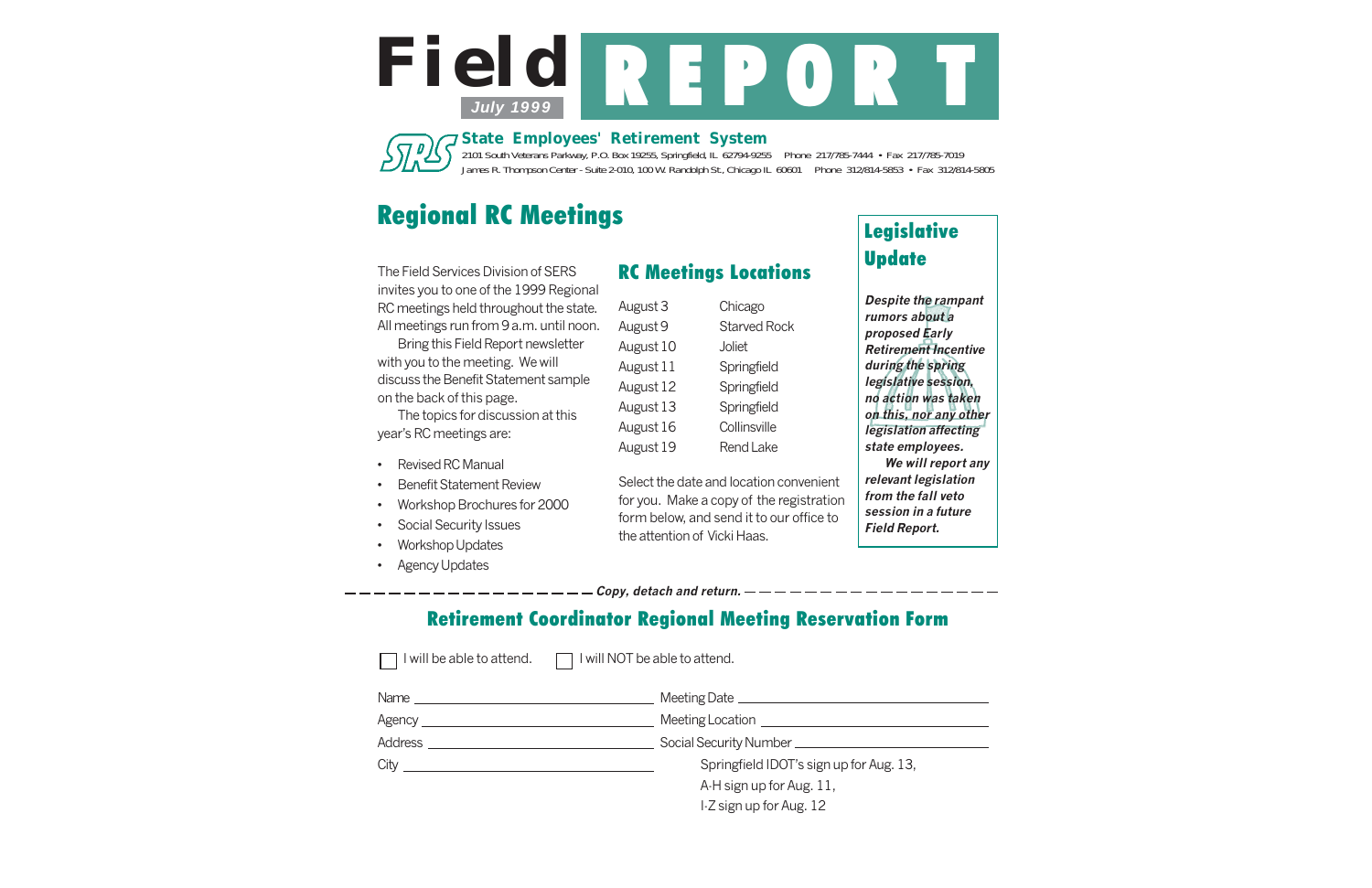# **Understanding** Your Statement

**In August, SERS members will receive their annual Benefit Statement. We highlight areas of the statement where members have the most questions.**

**If you do not agree with the service shown on your statement, contact the SERS Accounting Division at 217-785-7191. If you are currently establishing service credit, it will not be shown on your statement until it is paid in full.**

**Retirement benefits are presented two different ways:**

**• The PROJECTED benefit assumes continuous service to your normal retirement age, or 35 years of service, your current retirement formula, and final average compensation.**

**• If you have at least 8 years of service with SERS, your ACCRUED benefit as of June 30 is based on your years of service, retirement formula, and final average compensation from the Member Information section.**

## **State Employees' Retirement System of Illinois**

2101 South Veterans Parkway, P.O. Box 19255. Springfield, IL: 62704-9255.

Your Amount Benefit Statement has been prepared as of Jone 30, 1999. using the following information:

| 写马官 孟 人供照日          |
|---------------------|
| SVRS MEMULIR        |
| ANY STREET          |
| ANY CITY. IL. 66554 |

Social Seconds # 123-45-6789 Date of Birth December 21, 1939

#### MEMBER INFORMATION

You bave 241.00 months of contributing membership service. This does not include service forfeited by taking a refund, unused sick or acation time, or any service credit in a reciprocal recircusent system. listed on the resource side.

You have approximately \$400 membe of ecrylics in the D.LINOIS. MUNICIPAL RICHRIGHCVT FUND Under the Registered Art Voll may not survice of one year or more in a reciprocal criterious system. n computing concentrate and survivor bonotifs. Your compromative constants of \$630.00 per month are payable to your sponse at age off. This has not been used in the calculation of benefits in this seasonce. You may be cligible to calabiash military service with the State. Umployees' Rennensor System (SERS). Dor each month of millipryervice credit that you purchase, your pension will increase by approximately \$5.10 per month. Defore SERS can grant any service or receive \$41,274.31, which are your contributions and interest less. ferermine cast, we must have a copy of your DD 214 or the appropriate separation or discharge papers verifying active duty. Your total contributions are \$25,555.85. Contributions applicable to Sycal year 1999 (July 1-June 30) were \$1,793.31. Your enoughly rate d' рау за об June 30, 1999 is \$3,414.00. - Your treat average ammanation is \$3,646.20, which is the average of your highest. senzesultvs 4. years (48 menths) of your fast 10 years (120 menths) of stati: employirent

For assistance in titing a ctaim for tsuchts or participating in a nardicamant workshep, contain your ratirement correlinator for your SOUGH BICHRIGMTON LITTERININATION & ALVITTE ATV.

TO CONTRACTOR ON THE REPORT OF STOP Retirement benefits are loosed on service, thist average componention and age. Morend retirement is spe 60 with 8 years (96 mmiles) or service. After 35 years (420 months) of service you may reain at any ape. If you continue working to normal relevanced ago, or th years of serves of bonetit will be \$1,370.00 on January 01, 2000. Your monthly benefit earned and accrued as of June 30, 1999 is \$1,220.00 , payable on January 01, 2000, For each month (21 days) of sick and vacation time you accumulate by your normal date of retirement, your retirement annuity will crease by \$6.10 per menth. See the sick tense and vacation service eredit section on the reverse side. As a contributing member to social security, you may wish to read the acial security and the lovet income optional turns of payment diarmation secureme on the reverse sub-

**If you have questions about the SERS benefits shown on your statement, contact the Claims Division at 217-785- 7325, not your Retirement Coordinator.**

> **The At A Glance section highlights the important information from each section of your Benefit Statement.**

#### DEATH BENEFITS Death benefits are meable to your spouse, children and named beneficiaries, as applicable. The benefit amount is determined by the eause of your death-occupational or acooccupational. Lump sumiteach neoclits are payable to your named heneficiation. - If you wish to change your SEERS hundheismes, a change of benundary rom is endosed. Stats than 00 PS ARE SEPARA IR-TROM YOUR GROUP LITE INSURANCELL COVINAGE. GIVING THE

beneficiaries are not included in this statement.

Your named beneficiaries are: **L. NEMEERTADY A** 

If your death results from job daties, occupational death benefits of \$1,707.00 per month are payable to your spouse. This will be reduced by any workers' comparedtion basefits paid. Additional amounts are payable it you have children moter age 18 or noder are 22 and a fullfone cludent. Your hencheatry named above will retaine all of your contributions and meanst rataling \$14,466.92.

If your death creatis from a nonosxupotional cause, survivor houdies. benefit will be payable to your sponse at any age it you have children under ago 18 or under age 22 and a fall time student up to a family. mazinion of \$610.00. These benefits will be reduced by one half of your social security survivor benefits. Your named benefictary will widow/servivor contributions retained by SERS to pay the monthlydeath beaefit.

If you die with my spouse or children under age 18 or under age 22. sud a full time student, your named heneficiary will receive all contributions and interest, plus a soile's portion coust to eac menth's. zalary for each full year of service up to a maximum of use months. Tora total lump sum benefit of \$64,950.97,

#### **HISARH TTV BENEFTIN**

If you become charabled, comput nuclearm your job duries, and require unemployed, disability benefits will be paid based on your rain of pay-The benefit amount is determined by the cause of your dissibility--ratio maintimal or increasedness remai-

- Occupational boodies of \$2,560.50 per month may be paul muit voinremement. This will be exhaust by any weakers' companishing **Incredibity matel** 

Nonographenal benefits of \$1,707.00 per month will be paid to you. toi up to 78 months. This benefit will be reduced by any social security benefits.

In addition to your disability benefit, monthly refrement contributions of \$136.56 will be made on your helialf while you are disabled.

### At a Glance

|   | $\frac{1}{2}$ Member Information<br>$\frac{1}{2}$ Noving at Service<br>$\frac{1}{2}$ 1.00 nm.<br>Total Contribution (1999) 1999 (1999) 1999-55-10<br>Your Retirement Coordinator:<br><b>CSU RETIREMENT COORDINATOR 1217-112-2133</b> |
|---|--------------------------------------------------------------------------------------------------------------------------------------------------------------------------------------------------------------------------------------|
|   | Retirement                                                                                                                                                                                                                           |
|   | <sub>n a</sub> Deµih<br>Subvivor Family Maximum  \$610.00/mo.                                                                                                                                                                        |
| P | 12isabillty<br>Occupational Benefits (Fig. 1111) [111] \$2,560.50/mo.<br>Nautocupational Beiefits  \$1,797.00/mo.                                                                                                                    |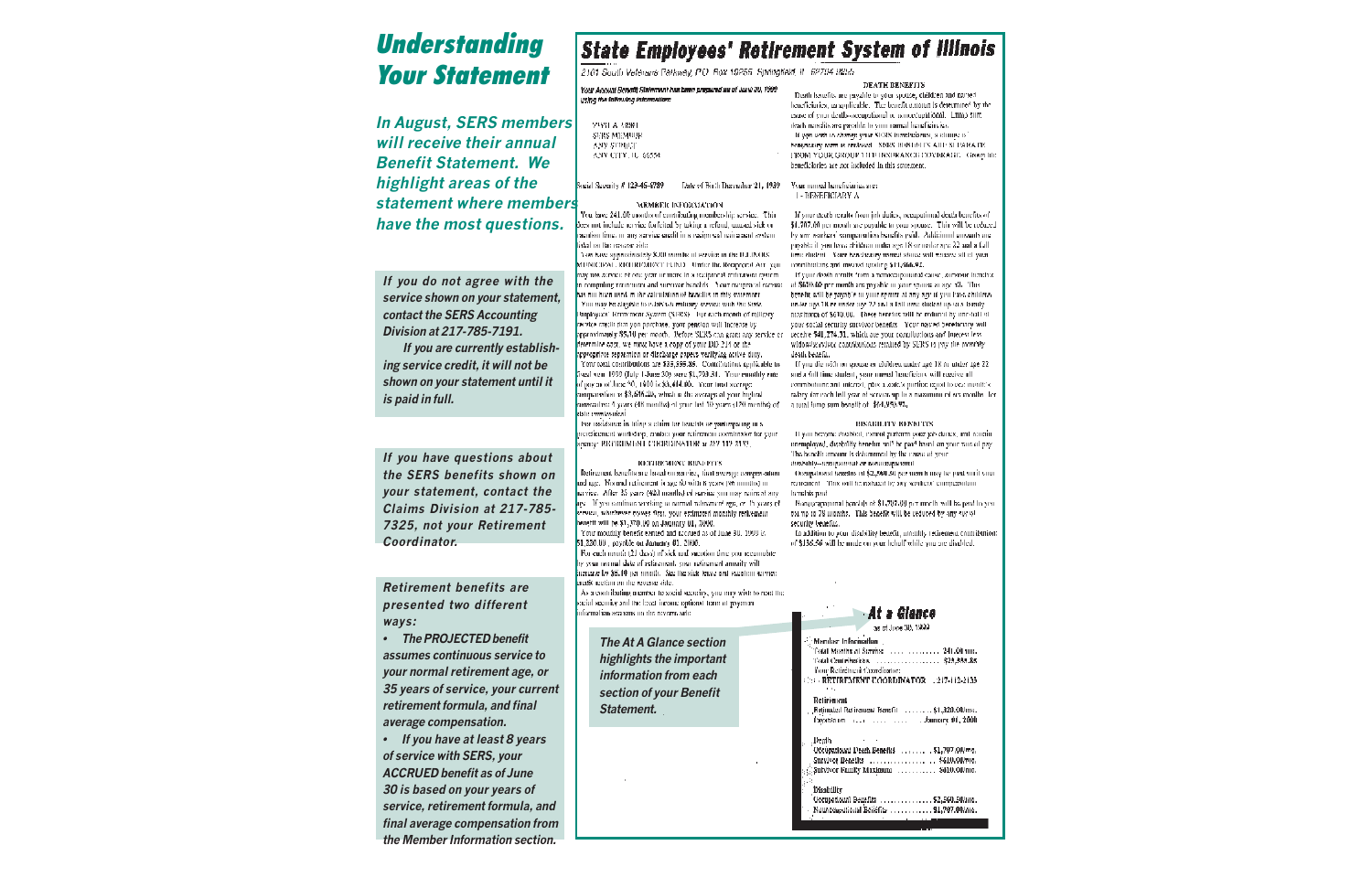## New SERS Board Member



Sharmin Doering has been appointed by Governor George Ryan to the State Employees' Retirement System Board of Trustees. Sharmin is

currently employed with the Department of Transportation. She was previously employed as a Retirement Coordinator with the Department of Human Services. She replaces Allen Grosboll on the Board. SERS congratulates Sharmin on her appointment.

## Estimating Your Retirement Benefit

If you are considering retirement in the near future, you can use your Benefit Statement to estimate your retirement benefit.

## Keeping Your Beneficiaries **Current**

For example, the member on the opposite page is planning to retire on March 1, 2000 (8 months after the June 30 Benefit Statement). She will have 250 sick and vacation days (12 months). She also wants to purchase 24 months of military service before retiring.

She would find the value of each additional month of service from the Retirement Benefits section of her statement (\$5.10), and multiply that amount by the additional service she will have at the end of the year (8+12+24=44 months).

This extra service would increase her retirement benefit by \$224 per month. When this amount is added to the accrued June 30 benefit amount of \$1,220, she will have an approximate retirement benefit of \$1,444 per month on March 1, 2000.

Your named beneficiaries are located in the Death Benefits section of your Benefit Statement. It is your responsibility to keep your beneficiary designations up-todate.

Remember that your SERS beneficiaries are separate from your Group Life Insurance beneficiaries. The people listed on your Benefit Statement are designated to receive your SERS benefits only.

You may change your beneficiaries at any time by completing and filing a Nomination of Beneficiary form with SERS (enclosed with this publication). If you have questions about your nominated beneficiaries, call us at 217-785-6963.

**The monthly Occupational Death benefit represents 50% of your rate of pay.**

**The maximum monthly survivor benefit payable to a spouse is \$400, unless 50% of the earned pension provides a larger benefit.**

**The maximum monthly survivor benefit payable to a family is \$600, unless 50% of the earned pension provides a larger benefit.**

**The length of time you are eligible to receive disability benefits is equal to 1/2 of your service credit, minus service used and earned from any previous disability.**